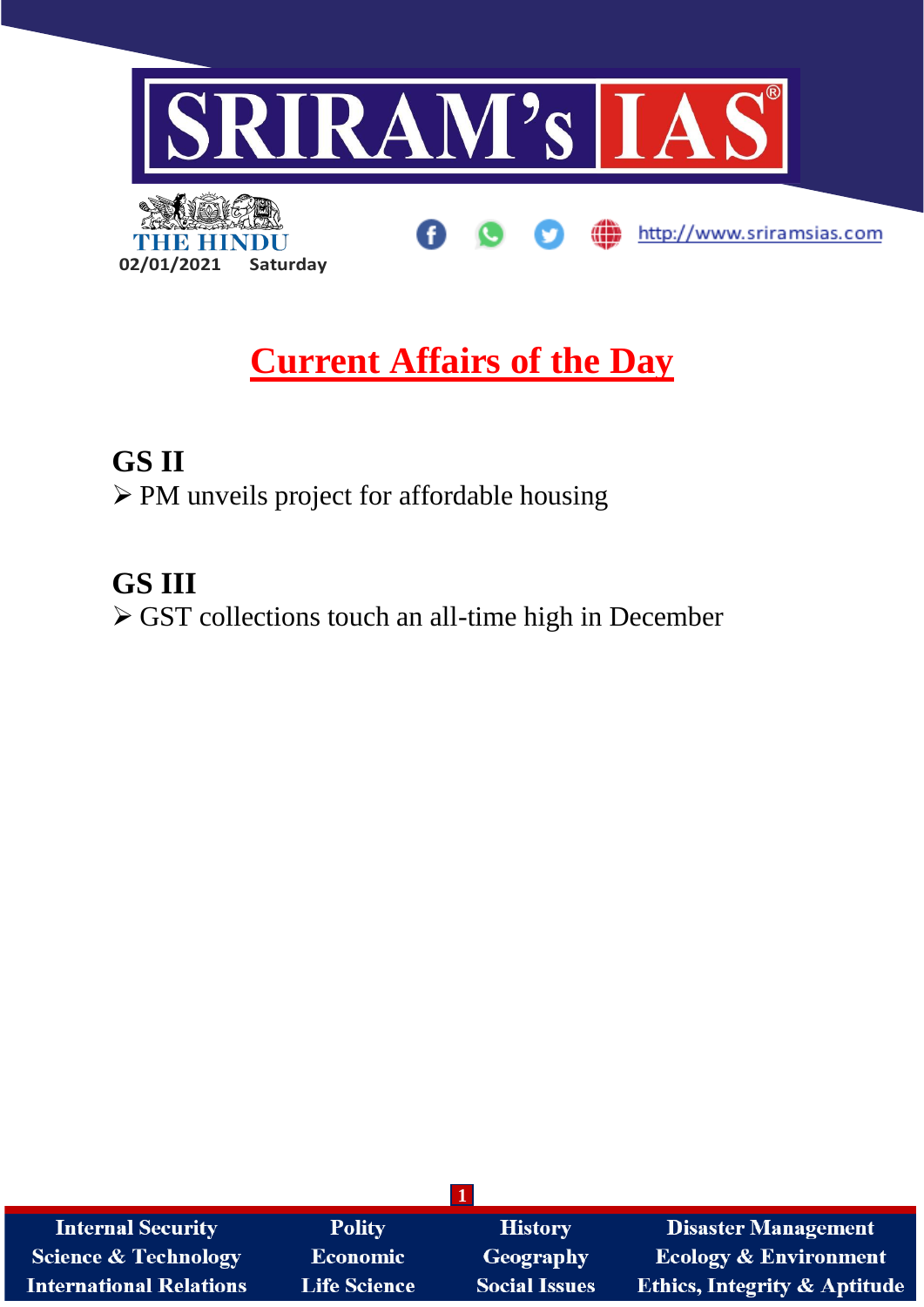

## **PM unveils project for affordable housing**

#### **Highlights:**

**02/01/2021 Saturday**

- 1. Prime Minister Narendra Modi on Friday laid the foundation stone of six Light House Projects in six cities as part of the Global Housing Technology Challenge-India (GHTC-India) initiative.
- 2. The aim of the programme is to build around 1,000 houses each in Indore (Madhya Pradesh), Rajkot (Gujarat), Chennai (Tamil Nadu), Ranchi (Jharkhand), Agartala (Tripura) and Lucknow (Uttar Pradesh) over a period of 12 months. Modern construction practices from countries such as France, Germany and Canada would be adopted.
- 3. The GHTC provided the scope for incubating new technologies for construction and innovation, he pointed out and called upon planners, architects and students to visit the project sites, learn from the technologies, and mould them for use in accordance with the local requirements.
- 4. He said another major initiative the Central rental housing complex project — was conceived last year, for migrant labourers. The project was being implemented in coordination with industrialists and other investors.

### **GST collections touch an all-time high in December**

### **Highlights:**

- 1. Gross revenues from the Goods and Services Tax (GST) hit a record high in December 2020, with collections of ₹1,15,174 crore, 12% higher than a year ago and 9.7% greater than the previous month's inflows.
- 2. December marks the fourth month in a row that GST collections have grown year-on-year after revenues collapsed in the first quarter of 2020-21 amid the COVID-19 lockdown.
- 3. The 12% year-on-year growth recorded in December was the highest in 21 months. The government said the highest monthly GST kitty since the introduction of the indirect tax in 2017, was a reflection of a rapid economic recovery underway.
- 4. It also attributed part of the gains to better compliance following an official crackdown on malpractices to weed out taxpayers evading GST or using fake bills to defraud the exchequer.

| <b>Internal Security</b>        | <b>Polity</b>       | <b>History</b>       | <b>Disaster Management</b>              |  |  |  |
|---------------------------------|---------------------|----------------------|-----------------------------------------|--|--|--|
| <b>Science &amp; Technology</b> | <b>Economic</b>     | Geography            | <b>Ecology &amp; Environment</b>        |  |  |  |
| <b>International Relations</b>  | <b>Life Science</b> | <b>Social Issues</b> | <b>Ethics, Integrity &amp; Aptitude</b> |  |  |  |